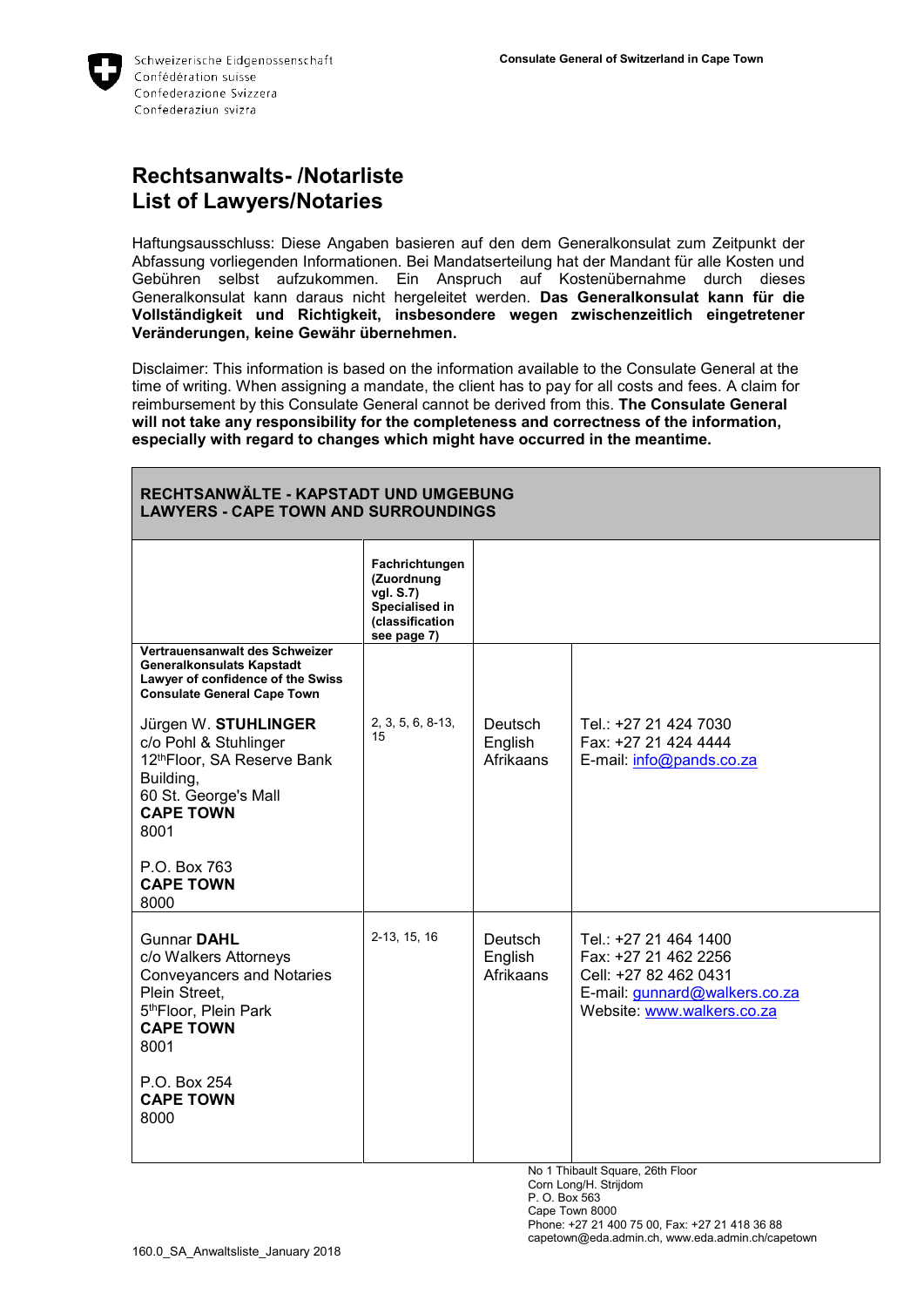| Dipl.-Ing. Otto C.<br><b>GERNTHOLTZ</b><br><b>Dr. Richard GERNTHOLTZ</b><br>c/o Dr. Gerntholtz Inc.<br>30 Union Road<br><b>MILNERTON</b><br>7441                                                        | 11, 12, 15        | Deutsch<br>English<br>Afrikaans | Tel.: +27 21 551 2650<br>Fax: +27 21 551 2960<br>E-mail: info@gerntholtz.com<br>Website: www.gerntholtz.com                                                                                                                                     |
|---------------------------------------------------------------------------------------------------------------------------------------------------------------------------------------------------------|-------------------|---------------------------------|-------------------------------------------------------------------------------------------------------------------------------------------------------------------------------------------------------------------------------------------------|
| P.O. Box 8<br><b>CAPE TOWN</b><br>8000                                                                                                                                                                  |                   |                                 |                                                                                                                                                                                                                                                 |
| <b>Jan HILDEBRAND</b><br>c/o Hildebrand Attorneys<br>The Penthouse Suite15-16,<br>10th Floor, Valuta Trust<br>Building,<br>74 Shortmarket Street<br><b>CAPE TOWN</b><br>8001                            | 2, 11, 15-16, (a) | Deutsch<br>English              | Tel.: +27 21 180 4100<br>Fax: +27 86 617 9521<br>E-mail: jan@hildebrandattorneys.co.za<br>Website: www.hildebrandattorneys.co.za                                                                                                                |
| P.O.Box 119<br><b>CAPE TOWN</b><br>8000                                                                                                                                                                 |                   |                                 |                                                                                                                                                                                                                                                 |
| Bernd-Dieter ITZECK<br>c/o Itzeck Incorporated<br>Suite 1001, 10th Floor,<br>1 Thibault Square,<br>Lower Long Street<br><b>CAPE TOWN</b><br>8001                                                        | 2-8, 9-13, 14-17  | Deutsch<br>English<br>Afrikaans | Tel.: +27 21 418 2644<br>Fax: +27 21 418 2701<br>Cell: +27 83 300 2121<br>E-mail: bditzeck@law.co.za<br>Website: www.itzeck.com                                                                                                                 |
| P.O. Box 3951<br><b>CAPE TOWN</b><br>8000                                                                                                                                                               |                   |                                 |                                                                                                                                                                                                                                                 |
| Nach Absprache/On<br>appointment only:<br>7 Malgas Road<br>Flamingo Vlei<br><b>TABLE VIEW</b><br>7441                                                                                                   |                   |                                 |                                                                                                                                                                                                                                                 |
| <b>Christian KAESTNER</b><br>c/o CK - Christian Kaestner<br><b>Attorney and Notary</b><br>Chambers on Church, The<br>Piazza Offices, 2ndFloor, 39<br><b>Adderley Street</b><br><b>CAPE TOWN</b><br>8001 | 2-10, 14, 15      | Deutsch<br>English              | Tel.: +27 21 469 9735<br>(Empfang/Reception)<br>Tel.: +27 21 469 9720(Durchwahl/Direct)<br>Fax: +27 86 503 0548<br>Cell: +27 72 854 8880<br>E-mail: info@kapstadt-rechtsanwalt.com<br>Website: www.kapstadt-rechtsanwalt.com<br>skype:ck-notary |
| P.O. Box 13822<br><b>MOWBRAY</b><br>7705                                                                                                                                                                |                   |                                 |                                                                                                                                                                                                                                                 |
| Linda <b>KRENSEL</b><br>Theresa Court,<br>4thFloor, 37 Durban Road<br><b>BELLVILLE</b><br>7535                                                                                                          | 9, 10, 15, 18     | Deutsch<br>English<br>Afrikaans | Tel.: +27 21 946 4794<br>Fax: +27 86 554 5964<br>E-mail: linda@krensellaw.co.za                                                                                                                                                                 |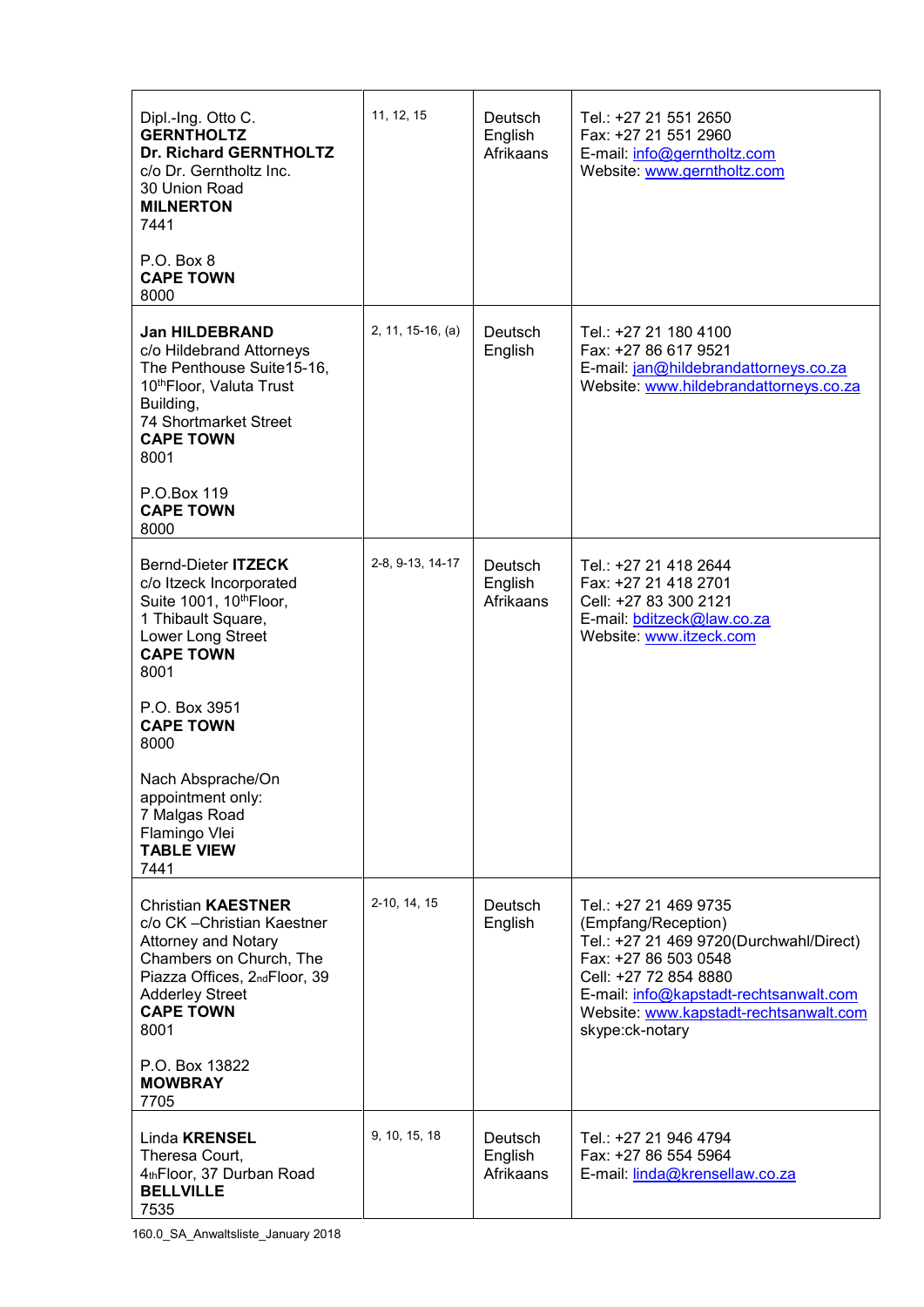| Hans Werner <b>MENNEN</b><br>c/o Mennen Attorneys<br>205 Heritage House,<br>20 Dreyer Street<br><b>CLAREMONT</b><br>7708                                    | 8,10                                   | <b>Deutsch</b><br>English<br>Afrikaans             | Tel.: +27 21 671 0293<br>Fax: +27 21 671 2049<br>E-mail: hmennen@mweb.co.za<br>Website: www.mennenattorneys.co.za                             |
|-------------------------------------------------------------------------------------------------------------------------------------------------------------|----------------------------------------|----------------------------------------------------|-----------------------------------------------------------------------------------------------------------------------------------------------|
| P.O. Box 45042<br><b>CLAREMONT</b><br>7735                                                                                                                  |                                        |                                                    |                                                                                                                                               |
| Hans-Peter SCHEIBERT<br>c/o Scheibert and Associates<br>Inc.<br>4th Floor, 42 Keerom Street<br><b>CAPE TOWN</b><br>8001                                     | 2-11, 14-16, 18,<br>a)                 | Deutsch<br>English<br>Afrikaans                    | Tel.: +27 21 422 0660<br>Fax: +27 21 422 0616<br>Cell.: +49 151 165 987 48<br>E-mail: info@scheibert.com<br>Website: www.scheibert.com        |
| P.O. Box 139<br><b>CAPE TOWN</b><br>8000                                                                                                                    |                                        |                                                    |                                                                                                                                               |
| Jan Eberhard SCHLIEMANN<br>Karin Irene WISS<br><b>Bernhard WAUGH</b>                                                                                        | 2-11, 14-16, 18,<br>a)<br>5, 8, 15, 17 | Deutsch<br>English<br>Afrikaans                    | Tel.: +27 21 852 7511<br>Fax: +27 21 852 7540<br>E-mail: sosueme@telkomsa.net                                                                 |
| c/o Schliemann Incorporate<br>2 Fairview Centre,<br><b>Caledon Street</b><br><b>SOMERSET WEST</b><br>7130                                                   |                                        | Xhosa                                              | E-Mail: bernhard@schliemann.co.za                                                                                                             |
| P.O. Box 1503<br><b>SOMMERSET WEST</b><br>7129                                                                                                              |                                        |                                                    |                                                                                                                                               |
| Zweites Büro/2 <sup>nd</sup> office:<br>Corporate B <sub>2</sub><br>Black Horse Centre,<br><b>Cnr Dorp and Market Street</b><br><b>STELLENBOSCH</b><br>7600 |                                        |                                                    |                                                                                                                                               |
| Andreas <b>SPRINGER</b><br>c/o Springer -Nel Attorneys<br>3rdFloor, 71 Loop Street<br><b>CAPE TOWN</b><br>8001                                              | 2-11, 13-16                            | Deutsch<br>English<br>Afrikaans                    | Tel.: +27 21 426 1521<br>Fax: +27 21 426 1531<br>E-mail: info@springer-nel.co.za<br>Website: www.springer-nel.co.za                           |
| P.O. Box 180<br><b>CAPE TOWN</b><br>8000                                                                                                                    |                                        |                                                    |                                                                                                                                               |
| <b>Lili VON GEYSO</b><br>c/o Bisset Boehmke McBlain<br>3 <sup>rd</sup> Floor, 45 Buitengracht Street<br><b>CAPE TOWN</b><br>8001                            | 2-5, 10, 11, 14, 16                    | <b>Deutsch</b><br>English<br>Espagnol<br>Afrikaans | Tel.: +27 21 441 9800<br>Fax: +27 21 441 9913<br>Cell.: +27 83 599 3023<br>E-mail: <b>I</b> .vongeyso@bissets.com<br>Website: www.bissets.com |
| P.O. Box 76<br><b>CAPE TOWN</b><br>8000                                                                                                                     |                                        |                                                    |                                                                                                                                               |

160.0\_SA\_Anwaltsliste\_January 2018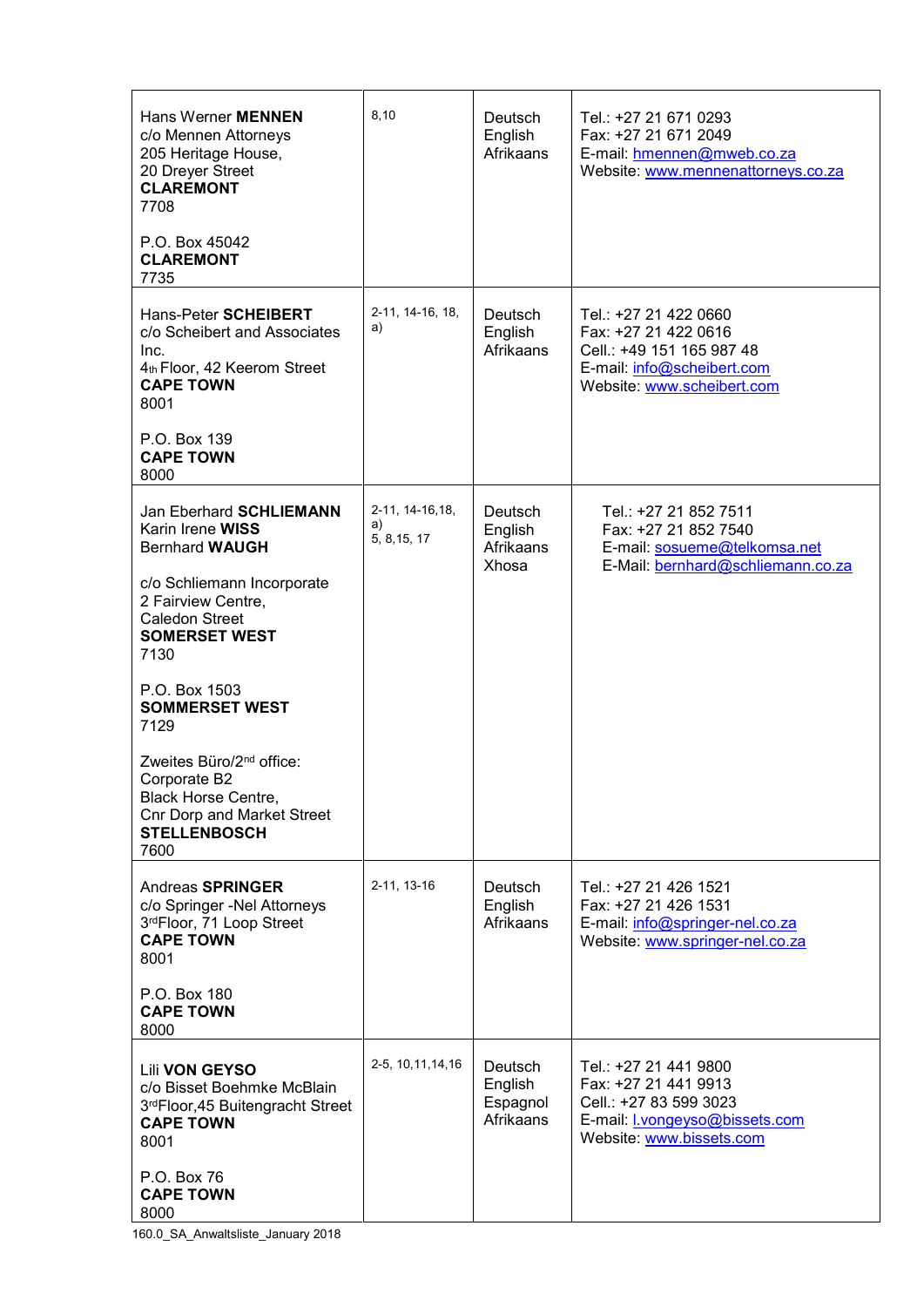| <b>Albin Alois WAGNER</b><br>c/o Bisset Boehmke McBlain,<br>3rdFloor, 45 Buitengracht<br><b>Street</b><br><b>CAPE TOWN</b><br>8001                         | $2-11, 14-16, (a)$         | <b>Deutsch</b><br>English<br>Afrikaans | Tel.: +27 21 441 9800<br>Fax: +27 21 441 9913<br>Cell.: +27 82 333 2701<br>E-mail: a.wagner@bissets.com<br>Website: www.bissets.com                   |
|------------------------------------------------------------------------------------------------------------------------------------------------------------|----------------------------|----------------------------------------|-------------------------------------------------------------------------------------------------------------------------------------------------------|
| P.O. Box 76<br><b>CAPE TOWN</b><br>8000                                                                                                                    |                            |                                        |                                                                                                                                                       |
| Marco ZUMPT<br>c/o Attorneys Zumpt<br>8 Waterford Mew,<br>Waterford Place,<br>Century Boulevard<br><b>CENTURY CITY</b><br>7441                             | $2, 3, 5, 6, 7$ -<br>13,15 | <b>Deutsch</b><br>English<br>Afrikaans | Tel.: +27 21 555 362<br>Fax: +27 21 555 3870<br>E-mail: info@zumpt.co.za<br>Website: www.zumpt.co.za                                                  |
| <b>William KERFOOT</b><br><b>Legal Resources Centre</b><br>5 <sup>th</sup> Floor, Green Market Place,<br>54 Shortmarket Street<br><b>CAPE TOWN</b><br>8001 |                            | Français<br>English                    | Tel.: +27 21 423 8285<br>Fax: +27 21 423 0935<br>Email: william@lrc.org.za                                                                            |
| Kim SPOTTISWOODE<br>Keerom Street Chambers,<br>Keerom Street<br><b>GARDENS</b><br>8001                                                                     |                            | Français<br>English                    | Tel.: +27 21 423 6146<br>Fax: +27 21 424 9689<br>Email: ks@law.co.za                                                                                  |
| <b>Ben MATHEWSON</b><br>MATHEWSON GESS Inc.<br>Attorneys<br>The Wale Street Chambers,<br>33 Church Street, 9th Floor<br><b>GARDENS</b><br>8001             | 14                         | Français<br>English                    | Tel.: +27 21 422 5333<br>Fax: +27 21 422 5338<br>Email: info@mgia.co.za                                                                               |
| <b>DSC Attorneys</b><br>80 Strand Street, 9th Floor,<br><b>CBD</b><br><b>CAPE TOWN</b><br>8001                                                             |                            | Français<br>English                    | Tel.: +27 21 410 1200<br>Fax: +27 21 419 9008<br>Email: info@dsclaw.co.za<br>Website: www.dsclaw.co.za                                                |
| Janine MYBURGH<br>2nd Avenue, Boston<br><b>BELLVILLE</b><br>7530                                                                                           |                            | Français<br>English                    | Tel.: +27 21 945 4960<br>Fax: +27 21 945 4965<br>Cell: +27 82 894 6641<br>Email: janine@capetownattorney.co.za<br>Website: www.capetownattorney.co.za |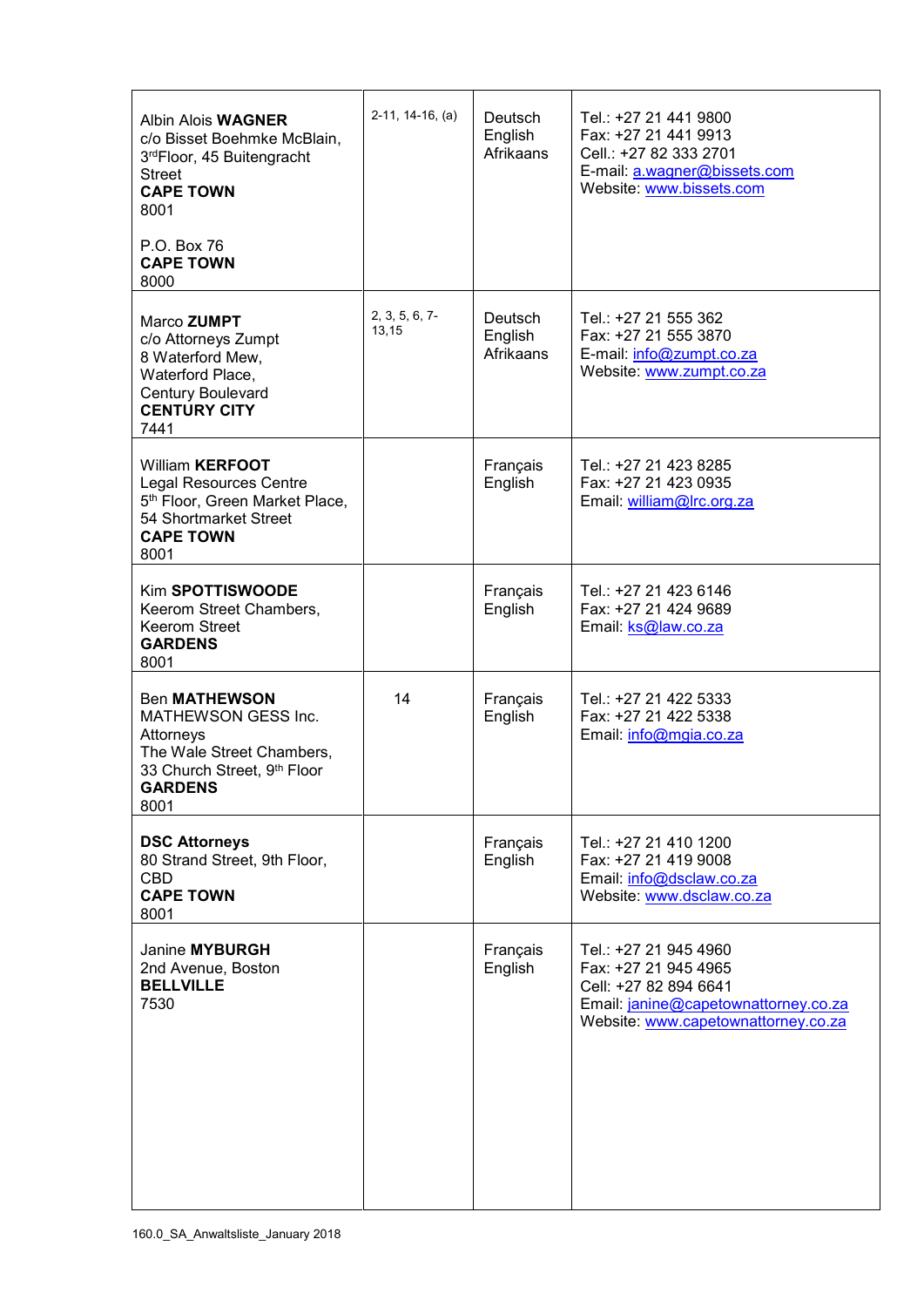| <b>PORT ELIZABETH</b>                                                                                                                                                       |                     |                                                                                                          |  |
|-----------------------------------------------------------------------------------------------------------------------------------------------------------------------------|---------------------|----------------------------------------------------------------------------------------------------------|--|
| Daryl <b>BURMAN</b><br>Attorney, Notary Public,<br>Conveyencer, Human Rights<br>Lawyer, Mediator & Arbitrator<br>214 Cape Road, Mill Park,<br><b>PORT ELIZABETH</b><br>6001 | Français<br>English | Tel.: +27 41 391 8300<br>Fax: +27 41 373 4814<br>Cell: +27 82 469 3141<br>Email: daryl@burmankatz.law.za |  |
| P O Box 12546<br><b>CENTRAHIL</b><br>6006                                                                                                                                   |                     |                                                                                                          |  |

| <b>NOTARE - KAPSTADT UND UMGEBUNG</b><br><b>NOTARIES - CAPE TOWN AND SURROUNDINGS</b>                                                              |                                 |                                                                                                                                                                                |  |
|----------------------------------------------------------------------------------------------------------------------------------------------------|---------------------------------|--------------------------------------------------------------------------------------------------------------------------------------------------------------------------------|--|
| Vertrauensanwalt des Schweizer<br><b>Generalkonsulats Kapstadt</b><br>Lawyer of confidence of the Swiss<br><b>Consulate General Cape Town</b>      |                                 |                                                                                                                                                                                |  |
| Jürgen W. STUHLINGER<br>c/o Pohl & Stuhlinger<br>12thFloor, SA Reserve Bank<br><b>Building</b><br>60 St. George's Mall<br><b>CAPE TOWN</b><br>8001 | Deutsch<br>English<br>Afrikaans | Tel.: +27 21 424 7030<br>Fax: +27 21 424 4444<br>E-mail: info@pands.co.za                                                                                                      |  |
| P.O. Box 763<br><b>CAPE TOWN</b><br>8000                                                                                                           |                                 |                                                                                                                                                                                |  |
| Ceris FIELD<br>c/o FIELD'S Attorneys, Notaries<br>and Conveyancers<br>40 Upper Clarens Road<br><b>FRESNAYE</b><br>8005                             | Deutsch<br>English              | Tel.: +27 21 434 8820<br>Fax: +27 21 434 4625<br>E-mail: ceris@fieldslaw.co.za                                                                                                 |  |
| P.O. Box 98<br><b>CAPE TOWN</b><br>8000                                                                                                            |                                 |                                                                                                                                                                                |  |
| Dr. Richard GERNTHOLTZ<br>c/o Dr. Gerntholtz Inc.<br>30 Union Road<br><b>MILNERTON</b><br>7441<br>P.O. Box 8<br><b>CAPE TOWN</b><br>8000           | Deutsch<br>English<br>Afrikaans | Tel.: +27 21 551 2650<br>Fax: +27 21 551 2960<br>+27 21 551 2974<br>E-mail: info@gerntholtz.com<br>Website: www.gerntholtz.com                                                 |  |
| <b>Christian KAESTNER</b><br>c/o CK - Christian Kaestner<br>c/o Christian Kaestner Attorney,<br>28 Trill Road<br><b>OBSERVATORY</b><br>7925        | Deutsch<br>English              | Tel.: +27 21 447 4263<br>Fax: +27 86 503 0548<br>Cell: +27 72 854 8880<br>E-mail: info@kapstadt-rechtsanwalt.com<br>Website: www.kapstadt-rechtsanwalt.com<br>skype: ck-notary |  |

160.0\_SA\_Anwaltsliste\_January 2018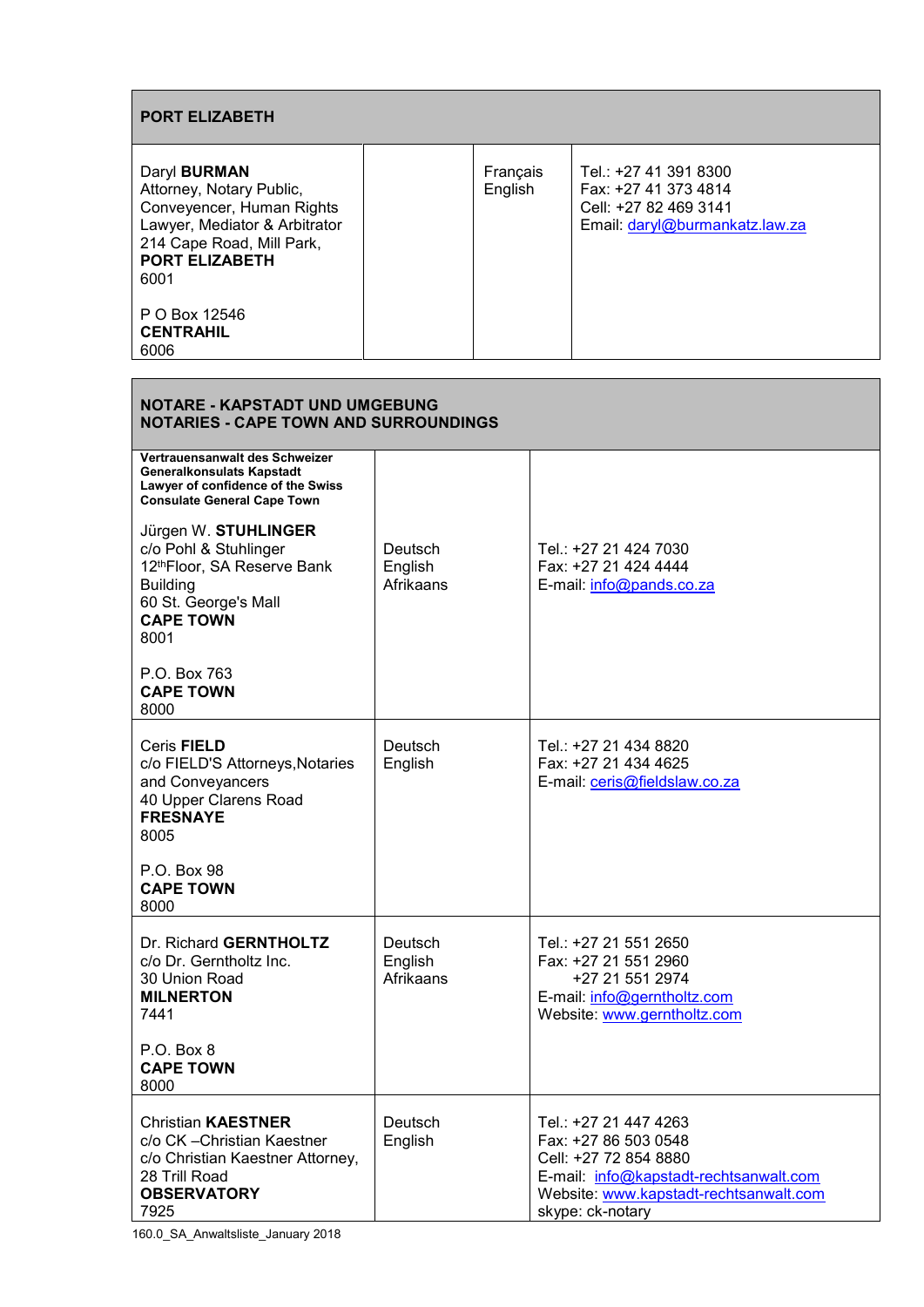| P.O. Box 13822<br><b>MOWBRAY</b><br>7705                                                                                                                                                                |                                          |                                                                                                                                             |
|---------------------------------------------------------------------------------------------------------------------------------------------------------------------------------------------------------|------------------------------------------|---------------------------------------------------------------------------------------------------------------------------------------------|
| Linda <b>KRENSEL</b><br><b>Theresa Court</b><br>4 <sup>th</sup> Floor Afrikaans<br>37 Durban Road<br><b>BELLVILLE</b><br>7535                                                                           | Deutsch<br>English<br>Afrikaans          | Tel.: +27 21 946 4794<br>Fax: +27 86 554 5964<br>E-mail: linda@krensellaw.co.za                                                             |
| Juna PHILLIPS<br>c/o Albin Wagner<br>c/o Bisset Boehmke McBlain<br>11th Floor, Triangle House<br>22 Riebeek Street<br><b>CAPE TOWN</b><br>8001                                                          | Deutsch<br>English<br>Afrikaans          | Tel.: +27 21 441 9800<br>Fax: +27 21 441 9913<br>E-mail: a.wagner@bissets.com<br>Website: www.bissets.com                                   |
| P.O. Box 76<br><b>CAPE TOWN</b><br>8000                                                                                                                                                                 |                                          |                                                                                                                                             |
| Hans-Peter <b>SCHEIBERT</b><br>c/o Scheibert & Associates Inc.<br>4thFloor, Waalburg Building<br>28 Wale Street<br><b>CAPE TOWN</b><br>8001                                                             | Deutsch<br>English<br>Afrikaans          | Tel.: +27 21 422 0660<br>Fax: +27 21 422 0616<br>Cell.: +49 151 165 987 48<br>E-mail: reception@scheibert.com<br>Website: www.scheibert.com |
| P.O. Box 139<br><b>CAPE TOWN</b><br>8000                                                                                                                                                                |                                          |                                                                                                                                             |
| Jan Eberhard SCHLIEMANN<br>Karin Irene WISS<br>Ninette CROUS<br>c/o Schliemann Incorporated<br>2 Fairview Centre<br><b>Caledon Street</b><br><b>SOMERSET WEST</b><br>7130                               | Deutsch<br>English<br>Afrikaans<br>Xhosa | Tel.: +27 21 852 7511<br>Fax: +27 21-852 7540<br>E-mail: sosueme@telkomsa.net                                                               |
| P.O. Box 1503<br><b>SOMERSET WEST</b><br>7129<br>Zweites Büro/ 2 <sup>nd</sup> office:<br>Corporate B2<br><b>Black Horse Centre</b><br><b>Cnr Dorp and Market Street</b><br><b>STELLENBOSCH</b><br>7600 |                                          |                                                                                                                                             |
| <b>Andreas SPRINGER</b><br>c/o Springer - Nel Attorneys<br>3rd Floor, 71 Loop Street<br><b>CAPE TOWN</b><br>8001                                                                                        | Deutsch<br>English                       | Tel.: +27 21 426 1521<br>Fax: +27 21 426 1531<br>E-mail: info@springer-nel.co.za<br>Website: www.springer-nel.co.za                         |
| P.O. Box 180<br><b>CAPE TOWN</b><br>8000                                                                                                                                                                |                                          |                                                                                                                                             |